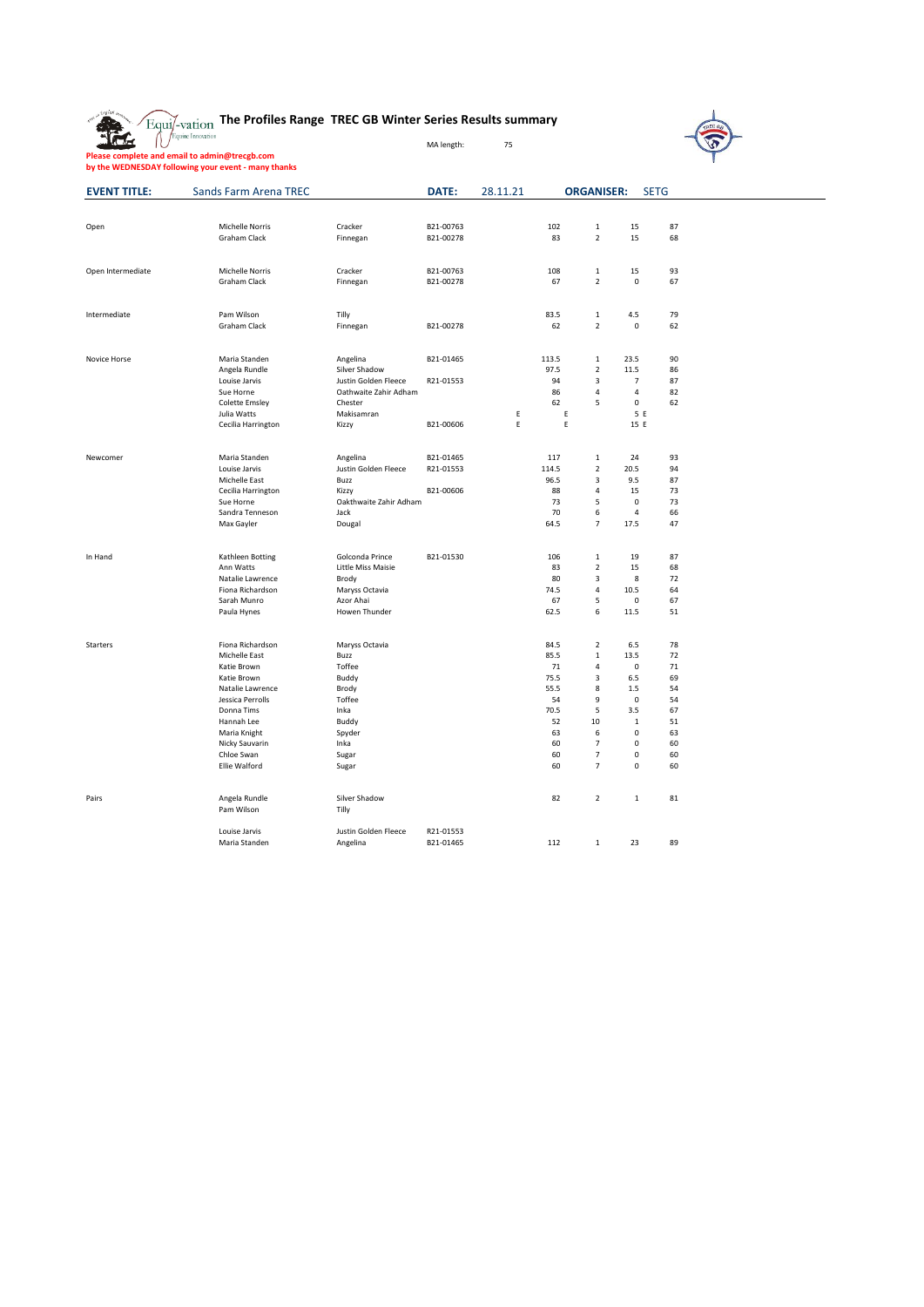|                     | $Equi$ -vation        | The Profiles Range TREC GB Winter Series Class summary |                     |                                     |                          |                                |                                     |
|---------------------|-----------------------|--------------------------------------------------------|---------------------|-------------------------------------|--------------------------|--------------------------------|-------------------------------------|
| <b>The</b>          | Equine Innovation     |                                                        |                     |                                     |                          |                                |                                     |
| <b>EVENT TITLE:</b> | Sands Farm Arena TREC | <b>DATE:</b>                                           | 28.11.21            | <b>ORGANISER:</b>                   | <b>SETG</b>              |                                |                                     |
| <b>Class:</b>       | <b>Open</b>           |                                                        |                     |                                     |                          |                                |                                     |
|                     |                       |                                                        |                     |                                     |                          |                                |                                     |
|                     |                       |                                                        | One Handed Corridor |                                     | Deductions for circlings |                                |                                     |
|                     |                       |                                                        |                     |                                     |                          |                                |                                     |
|                     |                       |                                                        |                     |                                     |                          |                                |                                     |
|                     |                       | Reinback                                               |                     | Neckrein                            |                          | <b>PTV</b>                     | <b>MA</b><br><b>GRAND</b>           |
| <b>RIDER</b>        | <b>TREC GB NO</b>     | rumabour Box<br><b>HORSE</b> (very important)          | Bridge              | Low Branches<br>Immobility<br>Seena | HorseShoe Bending        | CANTER<br>WALF<br><b>TOTAL</b> | ,റ∙<br><b>TOTAL</b><br><b>TOTAL</b> |

 $\mathcal{L}^{\pm}$ 

Michelle Norris |B21-00763 |Cracker | 0 10 10 10 10 10 10 10 10 10 10 7 | 87 15 0 15 102 1 Graham Clack |B21-00278 |Finnegan | 6| 10| 0| 10| 10| 0| 10| 9| 6| 7| | 68| 15| 0| 15| 83| 2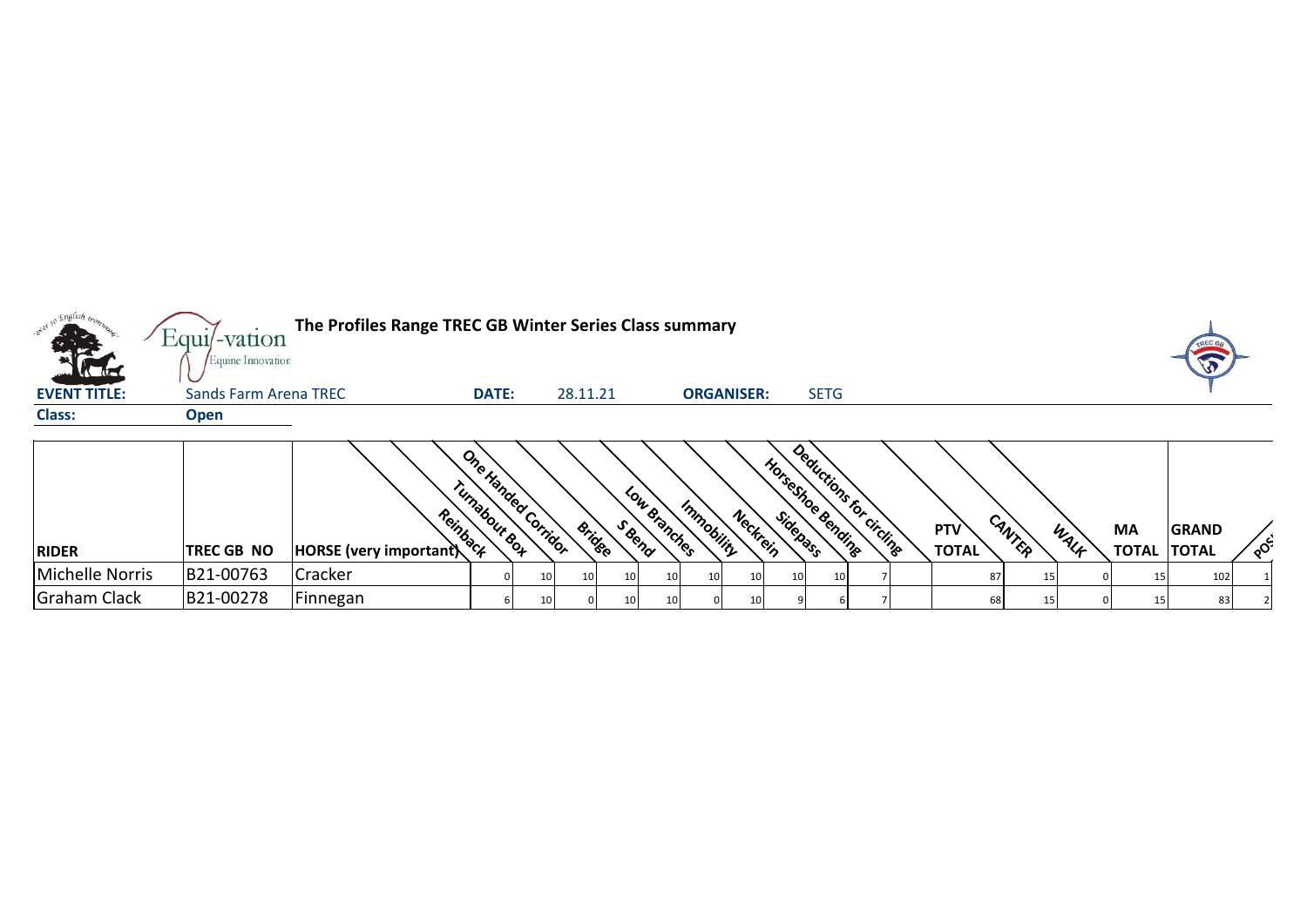| <b>Victor</b>       | Equi/-vation<br>Equine Innovation | The Profiles Range TREC GB Winter Series Class summary |                 |          |                         |              |                        |                           |                         |                               |                   |                                    |
|---------------------|-----------------------------------|--------------------------------------------------------|-----------------|----------|-------------------------|--------------|------------------------|---------------------------|-------------------------|-------------------------------|-------------------|------------------------------------|
| <b>EVENT TITLE:</b> | Sands Farm Arena TREC             |                                                        | <b>DATE:</b>    |          | 28.11.21                |              | <b>ORGANISER:</b>      | <b>SETG</b>               |                         |                               |                   |                                    |
| <b>Class:</b>       | <b>Open Intermediate</b>          |                                                        |                 |          |                         |              |                        |                           |                         |                               |                   |                                    |
| <b>RIDER</b>        | <b>TREC GB NO</b>                 | <b>Provided</b><br>HORSE (very important)              | Jump            | Corridor | S Beno<br><b>Bridge</b> | Low Branches | Immobility<br>Neckrein | Turnabour Roy<br>Sidepass | Deductions for circuite | CANTER<br>PTV<br><b>TOTAL</b> | <b>MA</b><br>WALK | <b>GRAND</b><br><b>TOTAL TOTAL</b> |
| <b>Graham Clack</b> | B21-00278                         | Finnegan                                               |                 |          |                         | 10           | 10 <sup>1</sup>        |                           |                         | 67                            |                   | 67                                 |
| Michelle Norris     | B21-00763                         | <b>Cracker</b>                                         | 10 <sub>1</sub> |          | 10                      | 10           | 10 <sup>1</sup><br>10  |                           | 10                      | 93                            |                   | 108                                |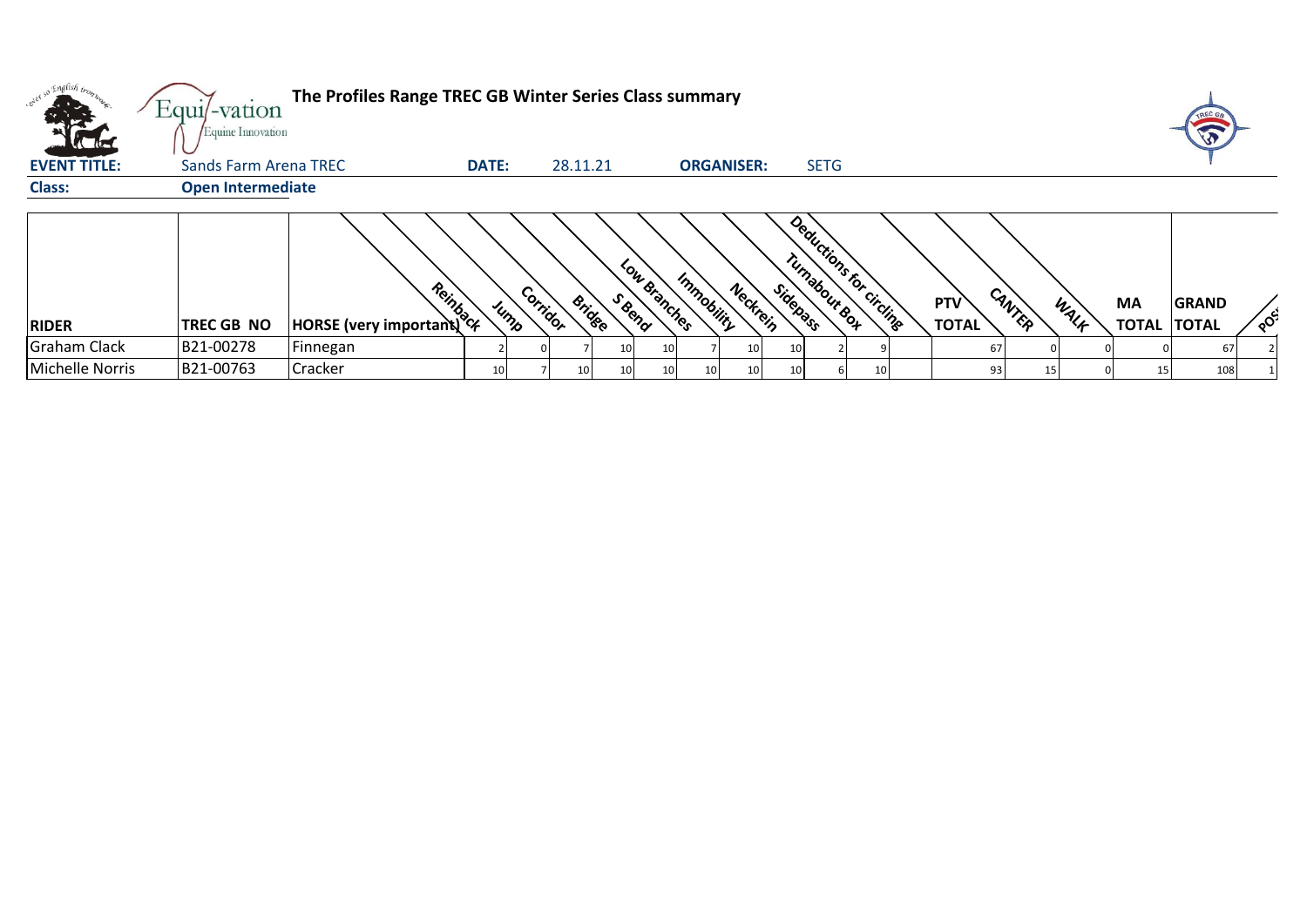| v <sup>204</sup> so English trons | $Equi$ -vation<br>Equine Innovation | The Profiles Range TREC GB Winter Series Class summary |              |                         |                 |                 |          |                   |          |              |                                               |                |                            |        |      |                           |                              |      |  |
|-----------------------------------|-------------------------------------|--------------------------------------------------------|--------------|-------------------------|-----------------|-----------------|----------|-------------------|----------|--------------|-----------------------------------------------|----------------|----------------------------|--------|------|---------------------------|------------------------------|------|--|
| <b>EVENT TITLE:</b>               | Sands Farm Arena TREC               |                                                        | <b>DATE:</b> |                         | 28.11.21        |                 |          | <b>ORGANISER:</b> |          |              | <b>SETG</b>                                   |                |                            |        |      |                           |                              |      |  |
| <b>Class:</b>                     | <b>Intermediate</b>                 |                                                        |              |                         |                 |                 |          |                   |          |              |                                               |                |                            |        |      |                           |                              |      |  |
| <b>RIDER</b>                      | <b>TREC GB NO</b>                   | <b>Provided</b><br>HORSE (very important)              |              | S Bend<br><b>Bridge</b> | Low Branches    | Immobility      | Neckrein | Sidepass          | Corridor | Ticket Punch | Deductions for circlinge<br>Horseshoe Bending |                | <b>PTV</b><br><b>TOTAL</b> | CANTER | WALK | <b>MA</b><br><b>TOTAL</b> | <b>GRAND</b><br><b>TOTAL</b> | POST |  |
| Pam Wilson                        |                                     | Tilly                                                  |              | 10 <sub>l</sub>         | 10 <sub>l</sub> | 10 <sub>l</sub> | 10       | 10                |          | 10           |                                               |                | 791                        |        | 4.5  | 4.5                       | 83.5                         |      |  |
| <b>Graham Clack</b>               | B21-00278                           | Finnegan                                               | 0.0          | 91                      | b               |                 | 10       | 10                | 01       | 10           | 10 <sub>l</sub>                               | $\overline{0}$ | 62                         |        | 01   |                           | 62                           |      |  |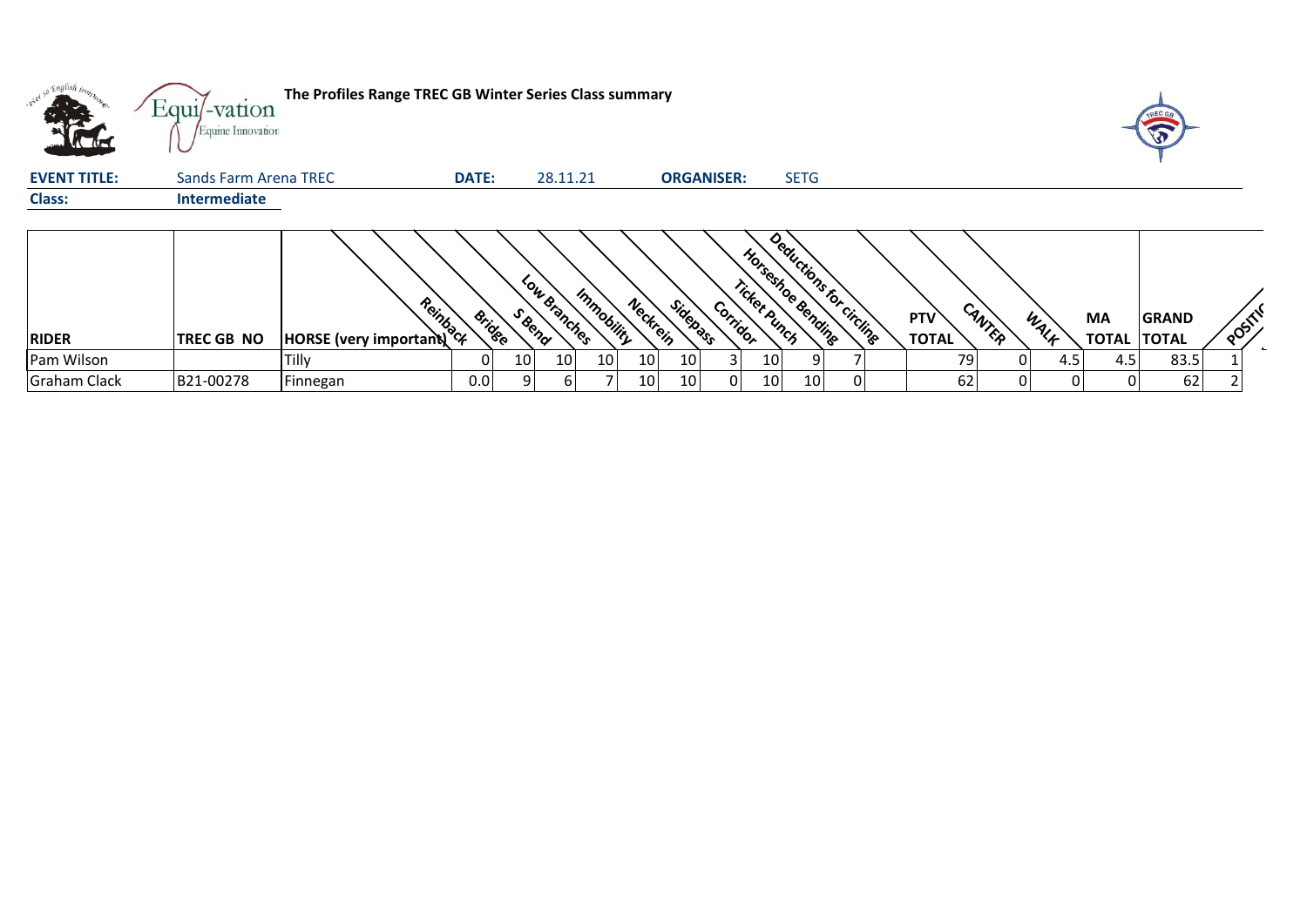| o English trong<br>The Profiles Range TREC GB Winter Series Class summary<br>Equi/-vation<br>Equine Innovation<br><b>SETG</b><br><b>EVENT TITLE:</b><br>28.11.21<br>Sands Farm Arena TREC<br><b>DATE:</b><br><b>ORGANISER:</b><br><b>Class:</b><br><b>Novice Horse</b><br>Deductions for circlinge<br>Horseshoe Bending<br>Low Branches<br>Ticket Punch<br>Immobility<br>HORSE (very important)<br>Neckrein<br>CANTER<br>Corridor<br>POSITION<br><b>Bridge</b><br>PTV<br>WALK<br><b>MA</b><br><b>GRAND</b><br>Jump<br><b>TOTAL</b><br><b>TOTAL TOTAL</b><br><b>RIDER</b><br>TREC GB NO<br>Maria Standen<br>B21-01465<br>Angelina<br>23.5<br>113.5<br>10<br>10<br>90<br>8.5<br>10<br>10 <sub>l</sub><br>15<br>-10<br>Angela Rundle<br>lSilver Shadow<br>97.5<br>10<br>86<br>10.5<br>11.5<br>10<br>10<br>-10 |           |                       |    |    |    |    |    |    |                 |     |    |     |     |     |    |  |
|------------------------------------------------------------------------------------------------------------------------------------------------------------------------------------------------------------------------------------------------------------------------------------------------------------------------------------------------------------------------------------------------------------------------------------------------------------------------------------------------------------------------------------------------------------------------------------------------------------------------------------------------------------------------------------------------------------------------------------------------------------------------------------------------------------|-----------|-----------------------|----|----|----|----|----|----|-----------------|-----|----|-----|-----|-----|----|--|
|                                                                                                                                                                                                                                                                                                                                                                                                                                                                                                                                                                                                                                                                                                                                                                                                            |           |                       |    |    |    |    |    |    |                 |     |    |     |     |     |    |  |
|                                                                                                                                                                                                                                                                                                                                                                                                                                                                                                                                                                                                                                                                                                                                                                                                            |           |                       |    |    |    |    |    |    |                 |     |    |     |     |     |    |  |
|                                                                                                                                                                                                                                                                                                                                                                                                                                                                                                                                                                                                                                                                                                                                                                                                            |           |                       |    |    |    |    |    |    |                 |     |    |     |     |     |    |  |
|                                                                                                                                                                                                                                                                                                                                                                                                                                                                                                                                                                                                                                                                                                                                                                                                            |           |                       |    |    |    |    |    |    |                 |     |    |     |     |     |    |  |
|                                                                                                                                                                                                                                                                                                                                                                                                                                                                                                                                                                                                                                                                                                                                                                                                            |           |                       |    |    |    |    |    |    |                 |     |    |     |     |     |    |  |
| Louise Jarvis                                                                                                                                                                                                                                                                                                                                                                                                                                                                                                                                                                                                                                                                                                                                                                                              | R21-01553 | Justin Golden Fleece  | 10 | 10 |    | 10 |    | 10 |                 |     | 87 |     |     |     | 94 |  |
| Sue Horne                                                                                                                                                                                                                                                                                                                                                                                                                                                                                                                                                                                                                                                                                                                                                                                                  |           | Oathwaite Zahir Adham | 10 | 10 |    |    | 10 | 10 |                 | 10  | 82 | 3.5 | 0.5 |     | 86 |  |
| <b>Colette Emsley</b>                                                                                                                                                                                                                                                                                                                                                                                                                                                                                                                                                                                                                                                                                                                                                                                      |           | Chester               |    |    | 10 |    |    | 10 |                 | -10 | 62 |     |     |     | 62 |  |
| Julia Watts                                                                                                                                                                                                                                                                                                                                                                                                                                                                                                                                                                                                                                                                                                                                                                                                |           | Makisamran            |    |    |    |    |    | 10 |                 |     |    |     |     |     |    |  |
| Cecilia Harrington                                                                                                                                                                                                                                                                                                                                                                                                                                                                                                                                                                                                                                                                                                                                                                                         | B21-00606 | Kizzy                 | 10 |    | 2E | 10 | 10 | 10 | 10 <sup>1</sup> | 10  |    | 15  |     | 15E |    |  |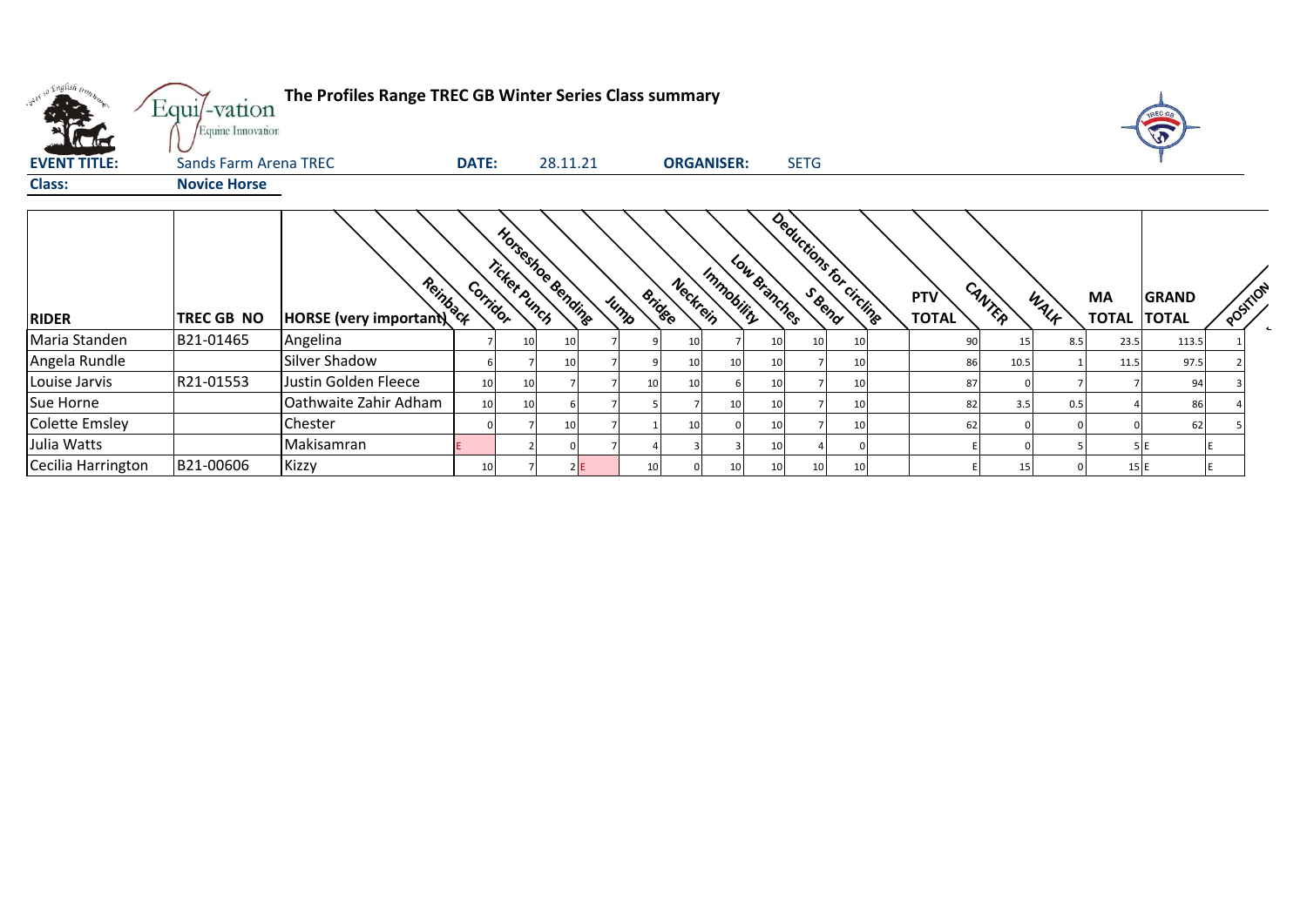| English bo          | Equi/-vation<br>Equine Innovation | The Profiles Range TREC GB Winter Series Class summary |                   |    |          |                 |          |                   |              |       |                 |                          |                            |        |      |                           |                              |                          |
|---------------------|-----------------------------------|--------------------------------------------------------|-------------------|----|----------|-----------------|----------|-------------------|--------------|-------|-----------------|--------------------------|----------------------------|--------|------|---------------------------|------------------------------|--------------------------|
| <b>EVENT TITLE:</b> | Sands Farm Arena TREC             |                                                        | <b>DATE:</b>      |    | 28.11.21 |                 |          | <b>ORGANISER:</b> |              |       | <b>SETG</b>     |                          |                            |        |      |                           |                              |                          |
| <b>Class:</b>       | <b>Newcomer</b>                   |                                                        |                   |    |          |                 |          |                   |              |       |                 |                          |                            |        |      |                           |                              |                          |
| <b>RIDER</b>        | TREC GB NO                        | Corridor<br><b>HORSE</b> (very important)              | Horseshoe dending |    | Jump     | Turnabour Box   | Neckrein | Immobility        | Low Branches | SBend | <b>Bridge</b>   | Deductions for circlings | <b>PTV</b><br><b>TOTAL</b> | CANTER | WALK | <b>MA</b><br><b>TOTAL</b> | <b>GRAND</b><br><b>TOTAL</b> | POSTILON<br>$\leftarrow$ |
| Maria Standen       | B21-01465                         | Angelina                                               |                   |    |          | 10 <sup>1</sup> | 10       | 10                | <b>10</b>    | -10   | 10              | 10                       | 93                         |        |      | 24                        | 117                          |                          |
| Louise Jarvis       | R21-01553                         | Justin Golden Fleece                                   |                   | 10 |          | 10 <sup>1</sup> | 10       | 10                | 10           |       | 10 <sup>1</sup> | 10                       | 94                         | 14.5   |      | 20.5                      | 114.5                        |                          |
| Michelle East       |                                   | <b>Buzz</b>                                            |                   | 10 |          |                 | 10       | 10                |              |       | 10              | 10                       | 87                         | 9.5    |      | 9.5                       | 96.5                         |                          |
| Cecilia Harrington  | B21-00606                         | <b>Kizzy</b>                                           |                   |    |          | 10 <sup>1</sup> | 10       |                   |              |       |                 |                          | 73                         |        |      | 15                        | 88                           |                          |
| <b>Sue Horne</b>    |                                   | Oakthwaite Zahir Adham                                 |                   |    |          |                 | 10       |                   |              |       | 10              | 10                       | 73                         |        |      |                           | 73                           |                          |
| Sandra Tenneson     |                                   | Jack                                                   |                   |    |          |                 |          |                   |              |       |                 | 10                       | 66                         |        |      |                           | 70                           |                          |
| Max Gayler          |                                   | Dougal                                                 |                   |    |          |                 |          |                   | 10           |       |                 | 10                       | 47                         | 15     | 2.5  | 17.5                      | 64.5                         |                          |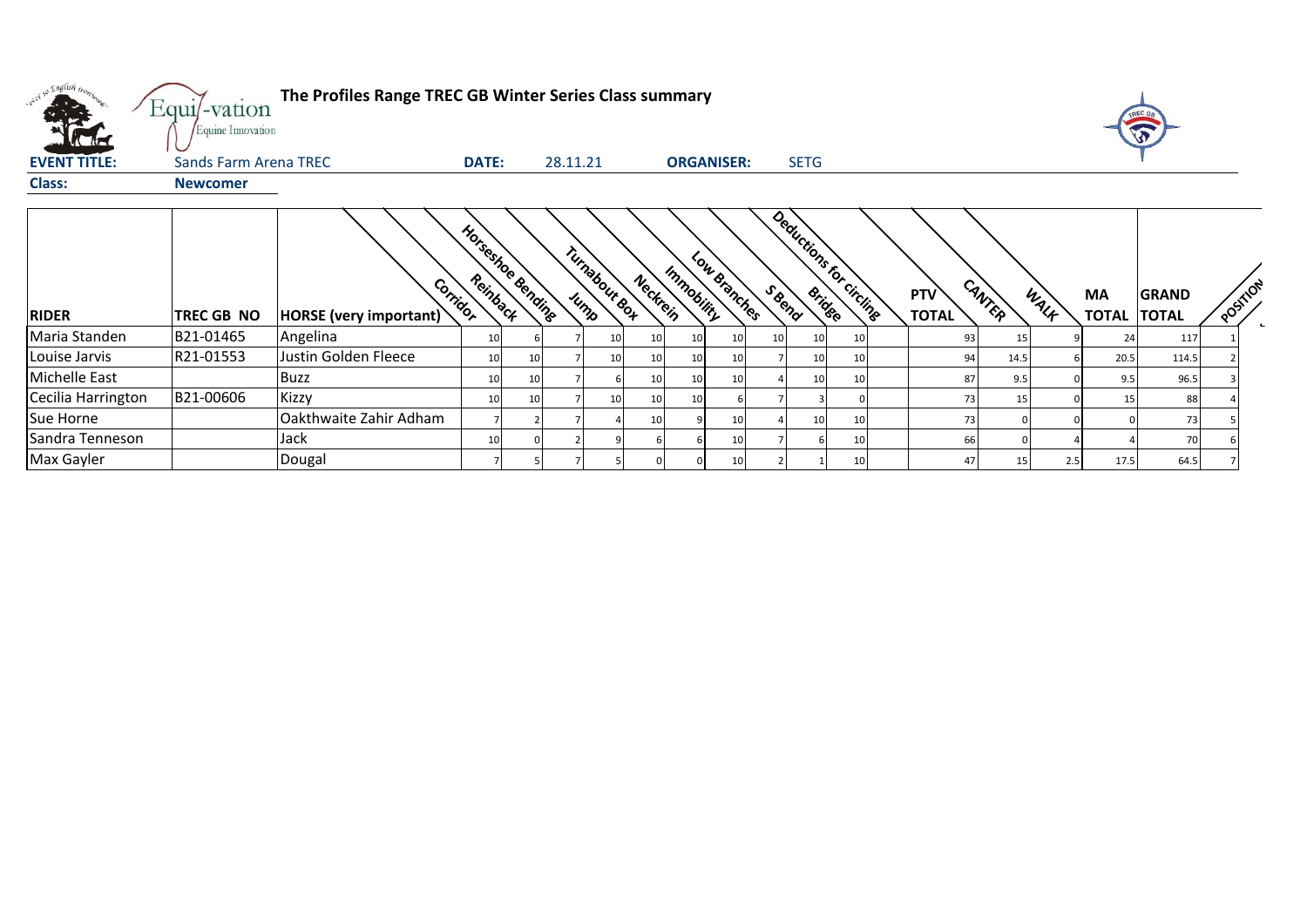| TREC GB             |                       | <b>TREC GB Winter Series Class summary</b>    |                   |          |              |                                    |    |                 |                   |              |                                              |    |                            |                 |      | A                        |              |          |  |
|---------------------|-----------------------|-----------------------------------------------|-------------------|----------|--------------|------------------------------------|----|-----------------|-------------------|--------------|----------------------------------------------|----|----------------------------|-----------------|------|--------------------------|--------------|----------|--|
| <b>EVENT TITLE:</b> | Sands Farm Arena TREC |                                               | <b>DATE:</b>      |          | 28.11.21     |                                    |    |                 | <b>ORGANISER:</b> |              | <b>SETG</b>                                  |    |                            |                 |      |                          |              |          |  |
| <b>Class:</b>       | In Hand               |                                               |                   |          |              |                                    |    |                 |                   |              |                                              |    |                            |                 |      |                          |              |          |  |
| <b>RIDER</b>        | <b>TREC GB NO</b>     | Led Reinback<br><b>HORSE</b> (very important) | Led Turnabout Box | Led Jump | Led Sidepass | Leat ou disaches<br>Led Immobility |    | Leas Bend       | Led Bridge        | Led Corridor | Deductions for circlinge<br>Lea Ticket Bunch |    | <b>PTV</b><br><b>TOTAL</b> | TROT            | WALK | MA<br><b>TOTAL TOTAL</b> | <b>GRAND</b> | POSITION |  |
| Kathleen Botting    | B21-01530             | Golconda Prince                               |                   | 10       |              |                                    | 10 | 10 <sup>1</sup> | 10                |              | 10 <sup>1</sup>                              | 10 | 87                         | 11              |      | 19                       | 106          |          |  |
| Ann Watts           |                       | Little Miss Maisie                            |                   | 10       |              |                                    | 10 | 10 <sup>1</sup> | 10                |              | 10 <sup>1</sup>                              |    | 68                         | 15 <sub>l</sub> |      | 15                       | 83           |          |  |
| Natalie Lawrence    |                       | Brody                                         |                   | 10       |              |                                    | 10 |                 |                   |              |                                              | 10 | 72                         |                 |      |                          | 80           |          |  |
| Fiona Richardson    |                       | Maryss Octavia                                | 10                | 10       |              |                                    | 10 |                 |                   |              |                                              |    | 64                         | 10.5            |      | 10.5                     | 74.5         |          |  |
| Sarah Munro         |                       | Azor Ahai                                     |                   | 10       |              |                                    | 10 |                 |                   |              |                                              |    | 67                         |                 |      |                          | 67           |          |  |
| Paula Hynes         |                       | Howen Thunder                                 |                   |          |              |                                    | 10 |                 |                   |              | 10                                           |    | 51                         | 11.5            |      | 11.5                     | 62.5         |          |  |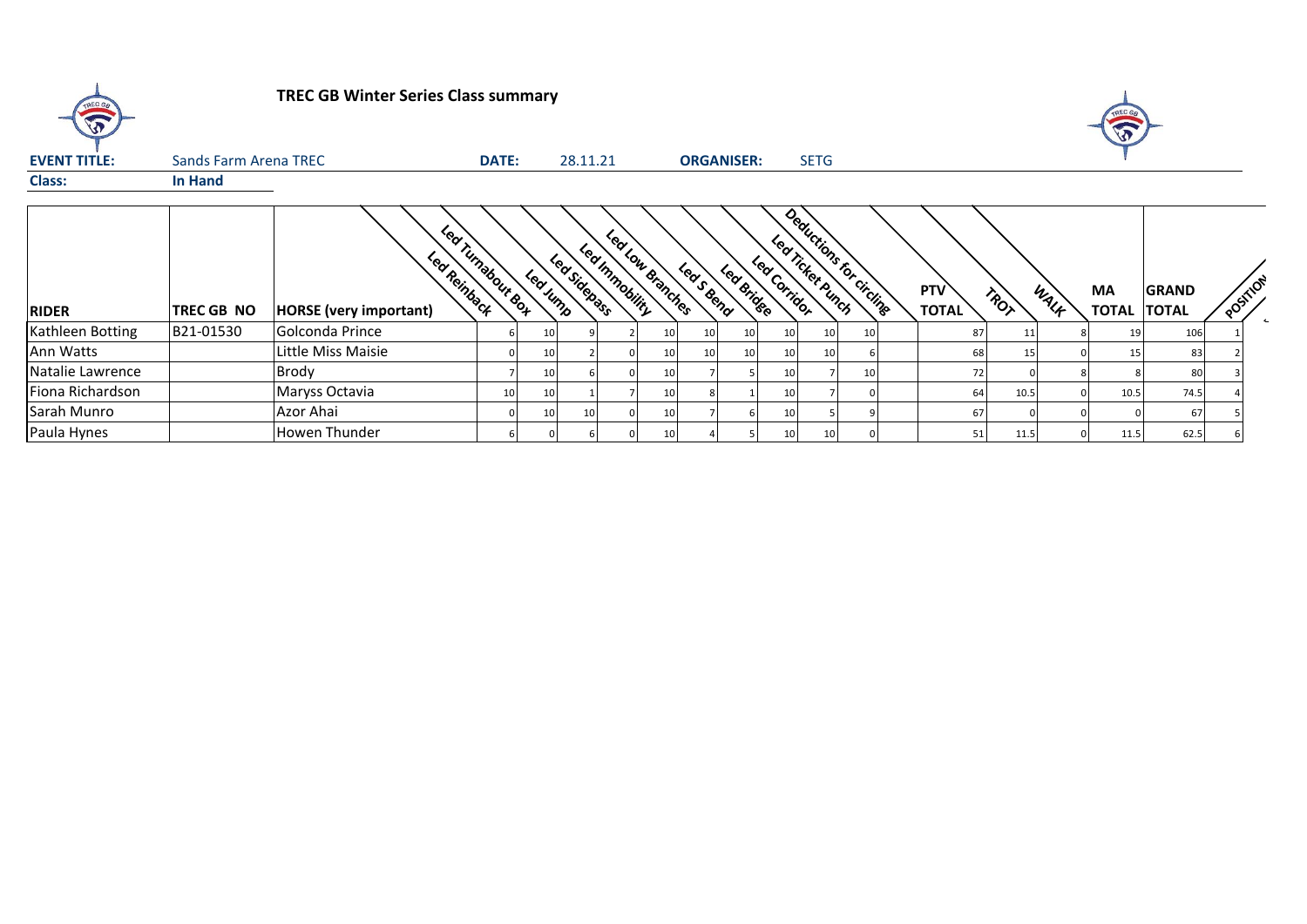| TREC GR<br>W<br>EVEN'<br>Class: | Sands Farm Arena TREC<br><b>Starters</b> | <b>TREC GB Winter Series Class summary</b> | DATE:    |                                    | 28.11.21 |          |                | <b>ORGANISER:</b> |       | <b>SETG</b>               |                                       |           |        |      | TREC GA<br>$\sqrt{3}$ |              |          |  |
|---------------------------------|------------------------------------------|--------------------------------------------|----------|------------------------------------|----------|----------|----------------|-------------------|-------|---------------------------|---------------------------------------|-----------|--------|------|-----------------------|--------------|----------|--|
| RIDER                           | TREC GB NO                               | <b>HORSE</b> (very important)              | Reinback | Horseshee Benzing<br>Turnabour Box |          | Neckrein | Ridden Innmann | Low Branches      | SBeno | Corridor<br><b>Bridge</b> | Reductions for cities<br>Ticket Runch | PTV TOTAL | CANTER | WALF | MA TOTAL TOTAL        | <b>GRAND</b> | Position |  |
| Michelle East                   |                                          | Buzz                                       |          | 10                                 |          |          | 10             |                   |       |                           | 10                                    | 72        | 13.5   |      | 13.5                  | 85.5         |          |  |
| Fiona Richardson                |                                          | Maryss Octavia                             | 10       | 10                                 |          | 10       | 10             |                   |       | 10                        |                                       | 78        |        | 6.5  | 6.5                   | 84.5         |          |  |
| Katie Brown                     |                                          | Buddy                                      |          | 10                                 |          | $\Omega$ | 10             |                   |       |                           | 10                                    | 69        | 2.5    |      | 6.5                   | 75.5         |          |  |
| Katie Brown                     |                                          | Toffee                                     |          | 10                                 |          |          | 10             |                   |       |                           | 10                                    | 71        |        |      |                       | 71           |          |  |
| Donna Tims                      |                                          | Inka                                       |          |                                    |          |          | 10             |                   |       |                           | 10                                    | 67        | 3.5    |      | 3.5                   | 70.5         |          |  |
| Maria Knight                    |                                          | Spyder                                     |          | 10                                 |          |          | 10             |                   |       |                           | 10                                    | 63        |        |      |                       | 63           |          |  |
| Nicky Sauvarin                  |                                          | Inka                                       |          | 10                                 |          |          | 10             |                   |       |                           | 10                                    | 60        |        |      |                       | 60           |          |  |
| Chloe Swan                      |                                          | Sugar                                      |          | 10                                 |          |          | 10             |                   | 10    |                           |                                       | 60        |        |      |                       | 60           |          |  |
| Ellie Walford                   |                                          | Sugar                                      |          | 10                                 |          | $\Omega$ | 10             |                   | 10    |                           |                                       | 60        |        |      |                       | 60           |          |  |
| Natalie Lawrence                |                                          | Brody                                      | 10       | 10                                 |          |          | 10             |                   |       |                           | 10 <sub>l</sub>                       | 54        |        | 1.5  | 1.5                   | 55.5         |          |  |
| Jessica Perrolls                |                                          | Toffee                                     |          |                                    |          |          | 10             |                   |       |                           |                                       | 54        |        |      |                       |              | 54       |  |
| Hannah Lee                      |                                          | Buddy                                      |          | 10 <sup>1</sup>                    |          | 8        | 10             |                   |       |                           |                                       | 51        |        |      |                       |              | 52<br>10 |  |